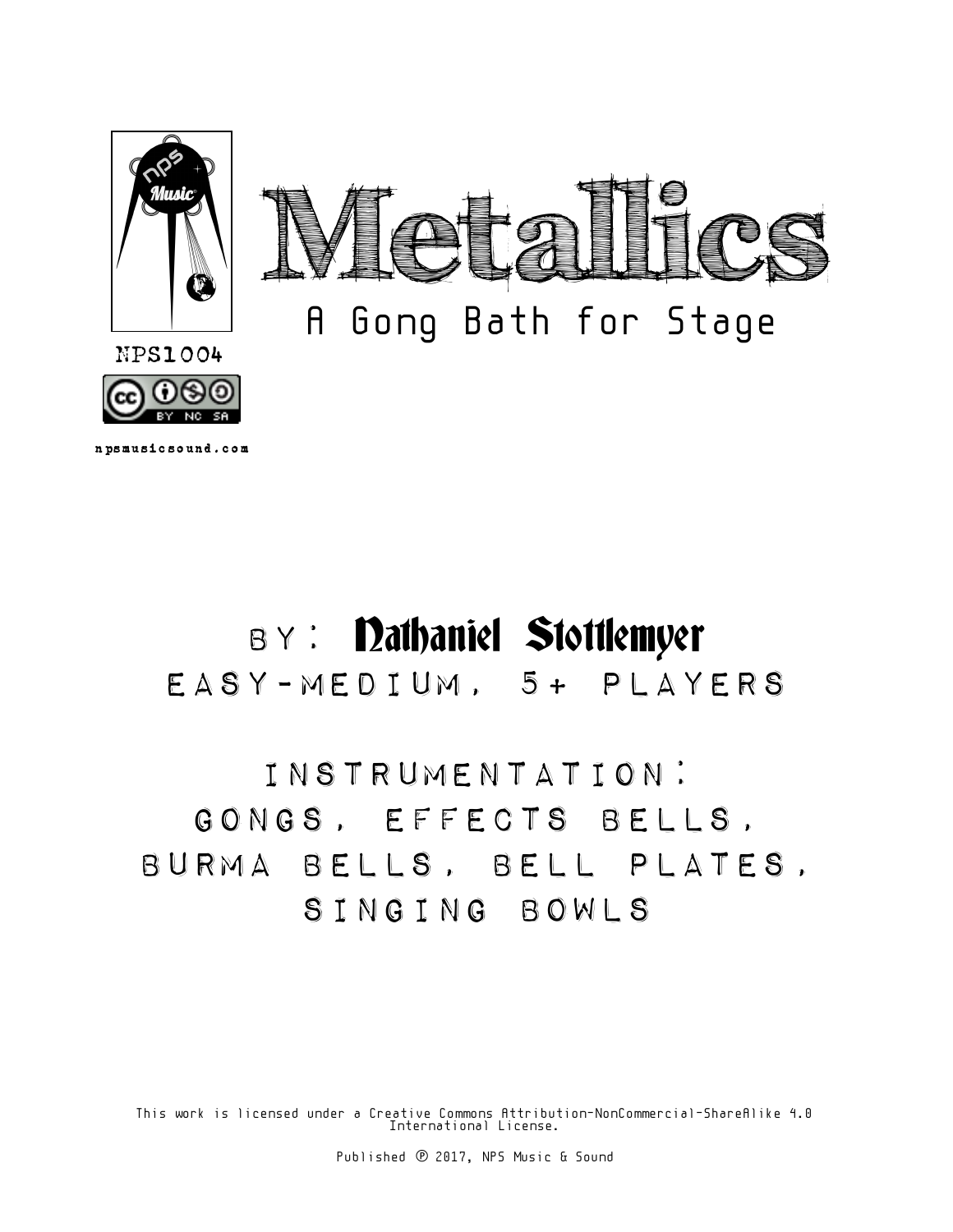### Performance Notes:

Metallics is inspired by the tradition of using gongs for holistic sound therapy. In addition to sound therapy, the term "gong bath" is defined as sound meditation with gongs and may also be referred to as a sound massage. The observance of air movement from sounding gongs inspired the use of gongs for sound therapy. Air movement from gongs can be felt when in close proximity to sounding gongs, especially large gongs.

For Metallics, each movement is notated in a single table. Stylistic markings for each movement are noted above the table. Each table is to be read as a musical score, left to right. Each cell of the table includes tone/technique abbreviations for each instrument's sound palette in addition to cell durations in seconds. Overall the piece is arhythmic. However, players should embrace naturally occurring rhythms in movements II and IV. Players should explore creative tones, however not in excess. Too many textures may create a sense of confusion or be interpreted as noise.

#### **Sounds Palettes:**

#### *Player/Group A - Large Gongs (24"+)*

- "FUN" low, fundamental tone. Played by striking the gong in the center with a large mallet and modest stroke.
- "SHIM" high, shimmering overtones. Usually best accomplished after sounding the fundamental. Played by striking the front of the gong near the edge with a modest stroke.
- "SCR" scraping of the instrument with a coin, triangle beater, or other object.
- "BOW" bowing the edge of the gong with a cello or bass bow. Requires the bow to have rosin applied.

#### *Player/Group B - Effects Bells (Mounted cymbal-like bells on cymbal stands, played similarly to Turkish-style cymbals on a drumset)*

- "BEAD" striking the bell of the cymbal with the bead of the drumstick.
- "SHO" striking the bell of the cymbal with the shoulder of the drumstick.
- "EDGE" striking the edge of the cymbal with the shoulder of the drumstick.

#### *Player/Group C - Burma Bells*

- "FUN" fundamental tone. Played by striking the bell in the center with a wood mallet and modest stroke.
- "EDGE" striking the top to bottom edge of the bell with the shoulder of the mallet without spinning the bell.
- "SPIN" striking the right or left edge of the bell with enough force to spin the bell.

#### *Player/Group D - Bell Plates*

- "FUN" fundamental tone. Played by striking the plate in the center with a medium-soft mallet and modest stroke.
- "BEAD" striking the plate with the bead of a drumstick.
- "EDGE" striking the edge of the plate with the shoulder of a drumstick.

#### *Player/Group E - Singing Bowls*

- "STIR" the characteristic "singing" tone. Sounded by the friction of the mallet being scraped against the edge of the bowl in stirring motion.
- "EDGE" striking the edge of the bowl with the shoulder of the mallet.

**Please note**: This musical work is not intended to be used as a medical therapy of any kind. The sole purpose of this musical work is to entertain an audience.

This work is licensed under a Creative Commons Attribution-NonCommercial-ShareAlike 4.0 International License.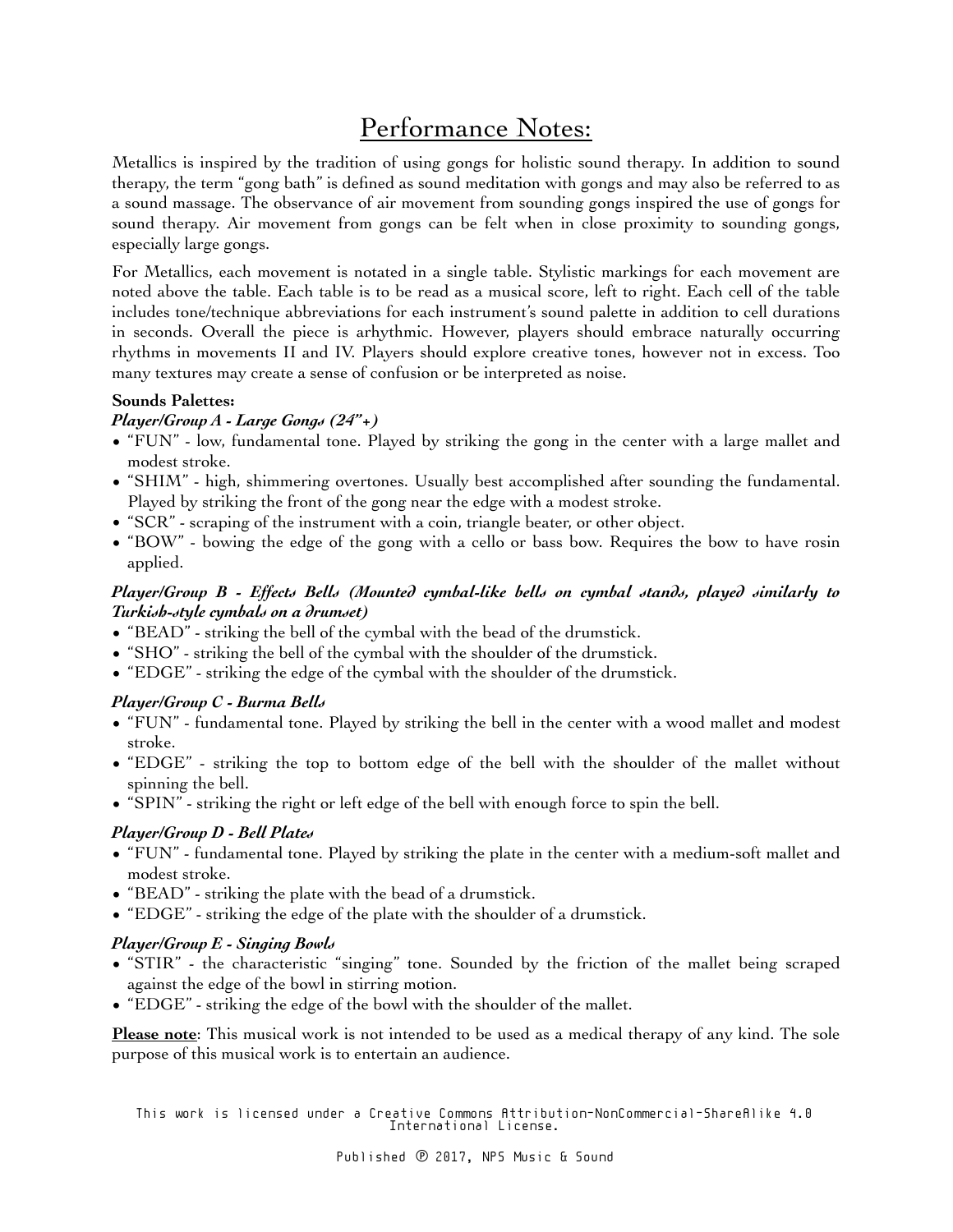

Nathaniel Stottlemyer



III.

| Sparse |              |                          |                               |                          |
|--------|--------------|--------------------------|-------------------------------|--------------------------|
| A      |              | <b>FUN SHIM</b><br>(30s) | <b>FUN BOW</b><br>(30s)       | <b>BOW SHIM</b><br>(20s) |
| D      | rest<br>15s) |                          | <b>FUN BEAD EDGE</b><br>(45s) | rest<br>(20s)            |

This work is licensed under a Creative Commons Attribution-NonCommercial-ShareAlike 4.0 International License.

Published ℗ 2017, NPS Music & Sound